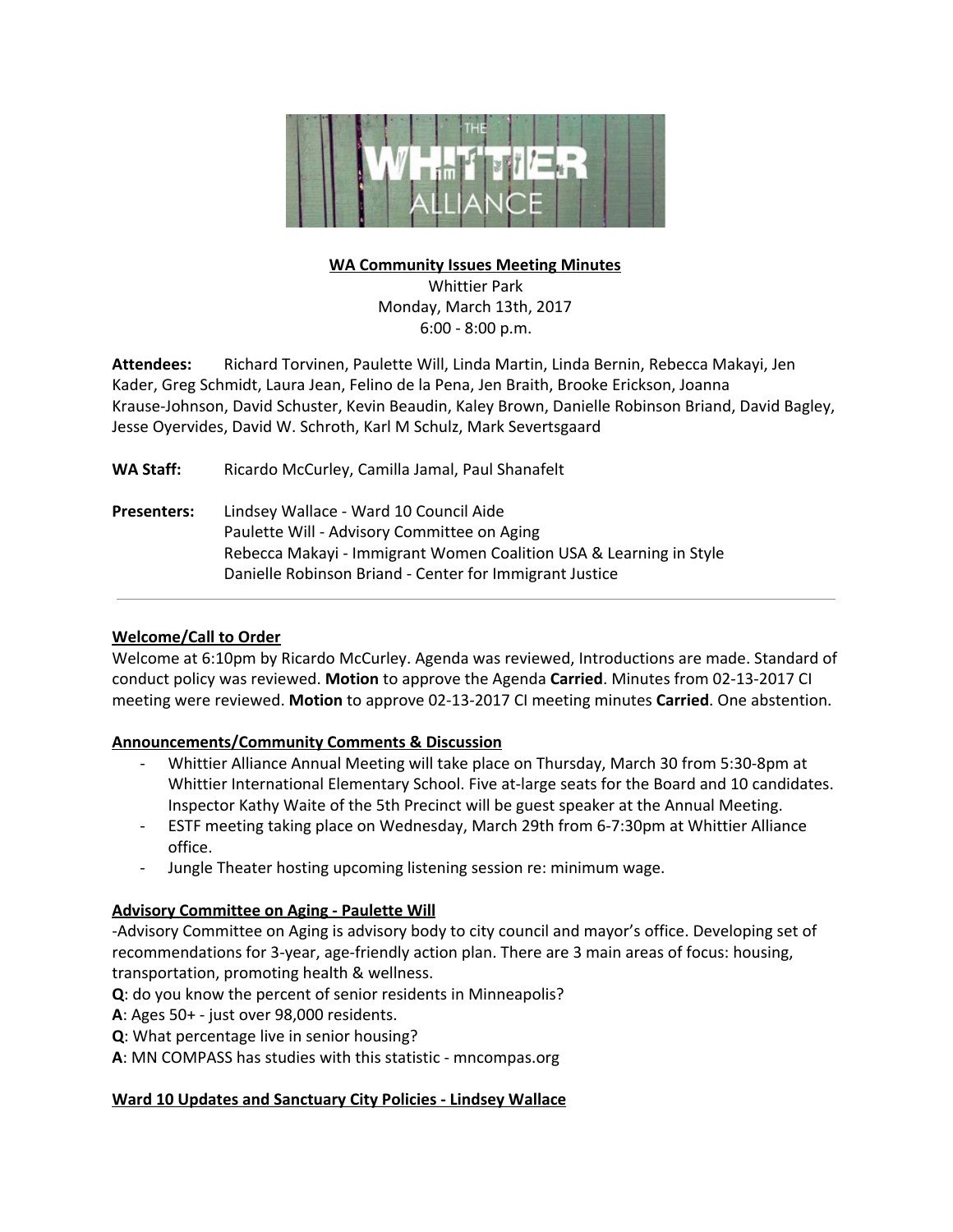-W10 helped organize the first Workers Day at City Hall. Workers given opportunity to talk to mayor and city council members to share perspectives and priorities. Housing, immigration, community safety, and workplace policy were issues that were discussed.

-Public meeting re: bike lane extension held two weeks ago. 26th & 28th Streets - extending west to Hennepin Ave this summer. Meeting saw lots of support for the extensions.

-City's Intergovernmental Relations Committee - held special session in Feb to determine what it means to be a "sanctuary city." Mpls has been since 2003, which prohibits law enforcement from asking people about their immigration status. City cannot use own resources for enforcing immigration. City does not want people afraid to contact police because they are worried about immigration status/fear of being deported.

-City has condemned federal order on immigration.

-City has created Sanctuary City Task Force to better protect and defend immigrant families from unfair deportation.

-City is considering creating a fund for immigrants to access if facing deportation.

-City recommends contacting Immigration Law Center and Rep. Keith Ellison's office if facing deportation.

-Sanctuary City policy applies to anyone living or working in Minneapolis.

-County jurisdiction: Hennepin is not a sanctuary county. County jail can notify ICE.

**Q**: Does sanctuary city policy discourage police notifying ICE?

**A**: City policy prohibits city employees asking for that information.

**Q**: Is Minneapolis working with ACLU?

**A**: They have been working with many partners, but unsure about ACLU.

**Q**: If county jail is on city property, how does that work with the City's sanctuary city policy? **A**: Unclear.

### **Rebecca Makayi - Immigrant Women Coalition USA & Learning in Style**

-Came to USA seven years ago from Zimbabwe. Notified she had to flee country and had to do so w/in 24 hours; didn't plan to come to America. Left country with only the clothes she was wearing. Didn't know where kids or husband were. Sought asylum once she arrived in USA. Worked with Sisters of St. Joseph to get acclimated and find work. With help of UN was able to locate husband and children. Had difficulty getting a job even with a college degree.

-Rebecca stressed that immigrants are not coming to USA to take jobs from Americans. Unfair to put all immigrants and refugees in a category of terrorism, negativity, etc.

-Rebecca's family was displaced because her husband was an activist who spoke out against the president/regime in Zimbabwe.

**Q**: Can you tell us more about Immigrant Women Coalition (IWC)?

**A**: People don't know what it's like to live in a refugee camp. I felt women were most affected by refugee camps; men go off to work while women stay back with the kids. Healing is needed for immigrant women. We also experience culture shock - changing tradition, lifestyle, almost everything to be accepted by Americans. We tend not to realize the implications of things like using credit cards, for example. We host retreats and support each other.

**Q**: Are members of IWC from different countries?

**A**: An immigrant woman from any country is welcome.

**Q**: Are there opportunities for folks in the n'hood to support or lend a hand at IWC or Learning in Style?

**A**: Sure. People can help tutor for English, citizenship classes, finance, etc. Can also help with therapy, are welcome to meetings, can cry and pray with us...you are always welcome.

**Q**: When are these meetings?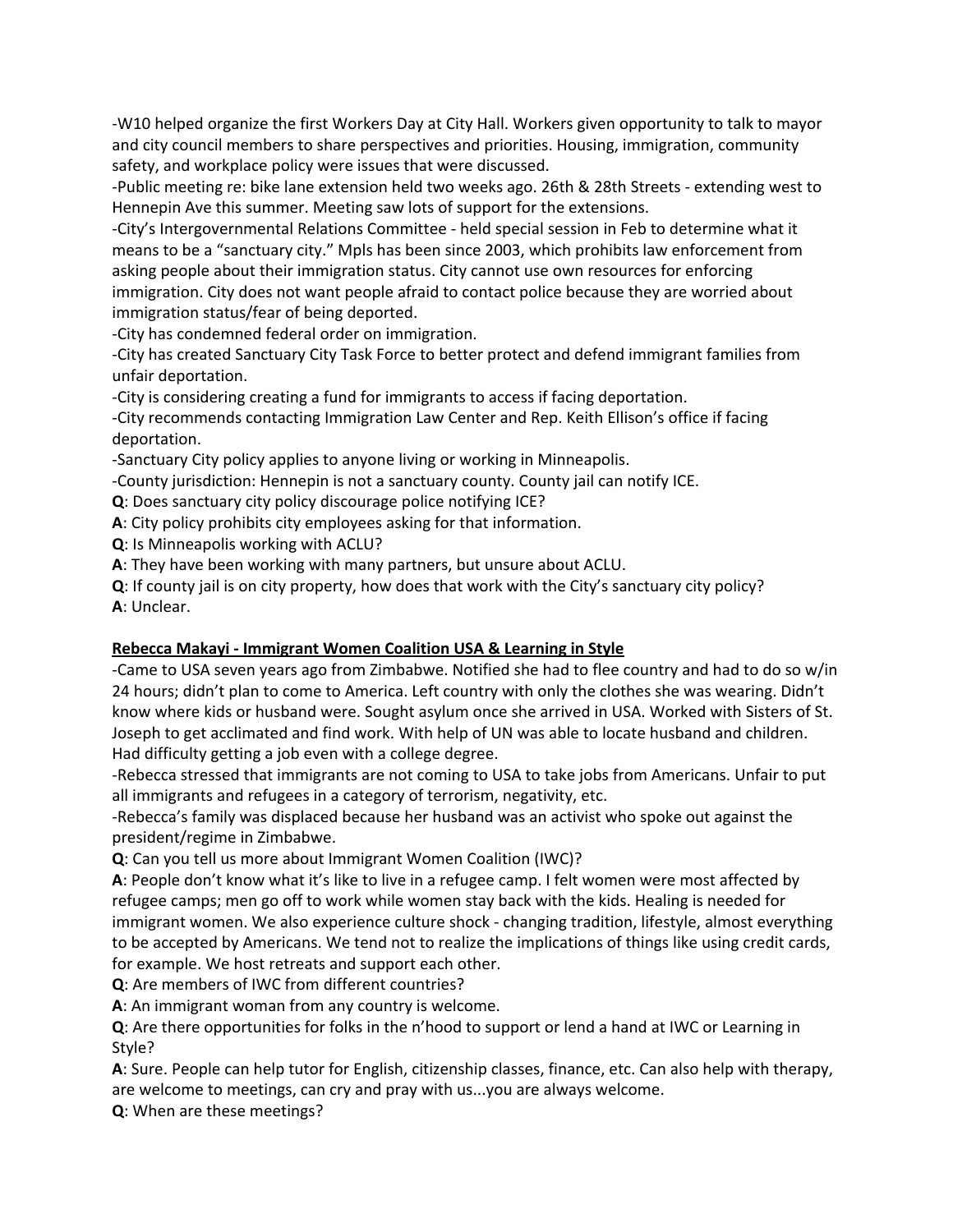**A**: Next meeting coming up in early April.

## **Danielle Robinson Briand - Center for Immigrant Justice**

-Immigration attorney w/practice at Lake and Lyndale.

-New federal mandate to ramp up interior enforcement (dealing w/immigrants inside country). -Operation in Burnsville, MN recently detained 10 immigrants.

-Dept of Homeland Security is the umbrella organization; ICE is the "police" for Dept. of Homeland Security. Have office at Ft. Snelling locally. Process people they apprehend there and hold in county jails.

-People are eligible to fight deportation in immigration court.

-Customs and Border Control is another branch of Dept of Homeland Security. Conduct border enforcement along borders and international airports.

-City is trying to expand sanctuary city ordinance to bring protection to more people.

-Center for Immigrant Justice is hosting forums to help families plan for potential raids that would separate children from parents (developing plans and determining caregivers).

**Q**: On a national level, much is talked about the Latino population. With Whittier being so diverse, is it affecting the Latino population more so?

**A**: Affecting all immigrant communities. Higher number of Latinos here in US that entered w/out status compared to many in the Somali, Cambodian, Hmong communities who entered as refugees. -Highest increase in immigration enforcement likely to happen in rural MN.

-Churches are coming together in sanctuary movement but being held up by liability risks.

-If someone is a victim of a violent crime in US they can apply for visa that legalizes status in order to work with law enforcement/investigation. Last year St. Paul certified 6 cases while Minneapolis certified over 400 cases. St. Paul has new police chief that may help to increase that number.

-Suggests that immigrants should always carry passport or consular ID card.

**Q**: Are you aware of community organizations that contribute to this issue?

**A**: It seems to be a good time for people taking action on this issue, even at City level. Get involved civically. Organizations can help push for "parental powers" bill to get signed that arranges safety measures to take care of children of those facing deportation.

-*(Attendee comment):* many kids whose parents get deported w/out care plan get stuck in foster care and will stay there until they age out of the system.

**Q**: Does ICE wear uniforms?

**A**: Usually dressed in plain-clothes but sometimes wear "ICE Police" gear.

-*(Attendee comment)*: as a Latino immigrant in this country, this situation reminds me of the problems myself and others faced in the 1950s. At that time we didn't have many people defending immigrants, even if we were here legally. Founded Centro Cultural Chicano with 3 others to help support immigrants at that time. So many parallels to what is happening here now.

**Q**: Is there an issue w/Somali seniors not renewing immigration papers?

**A**: There are organizations that are aware of this. Doesn't necessarily mean seniors are vulnerable to deportation, but it's recommended to keep papers current.

**Q**: Do immigrants need to carry naturalized citizenship cards?

**A**: No. US passport serves as this document, but you should not have to always carry it.

**Q:** Immigration reform: is there a quota of how many people come from certain countries?

**A**: Uncertain. Many of Danielle's clients asking about relocating to Canada.

-*(Attendee comment)*: the stories everyone has shared tonight need to be shared to a wider audience. Narratives can be very powerful.